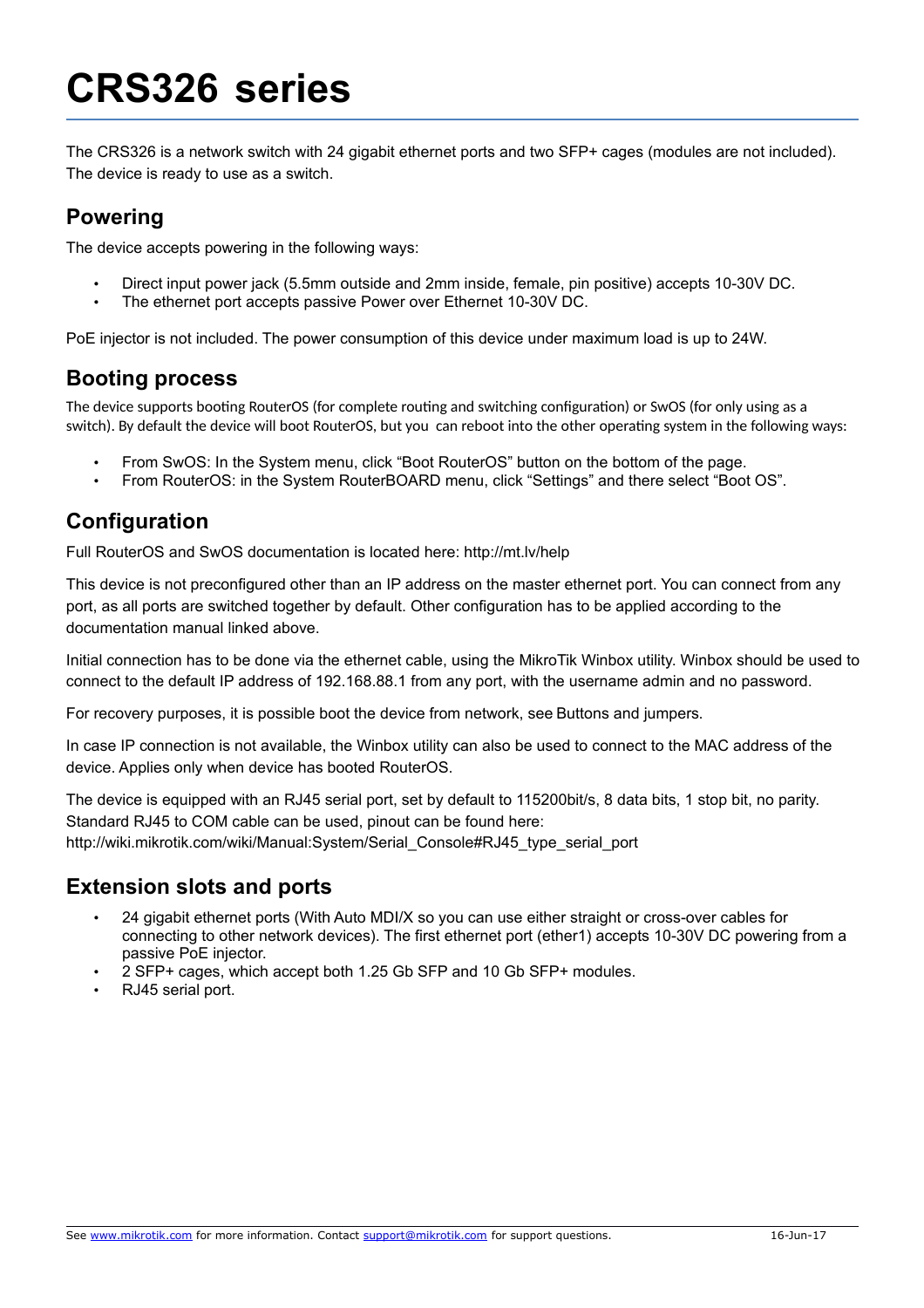## <span id="page-1-0"></span>**Buttons and jumpers**

RouterBOOT reset button has the following functions:

- Hold the button before powering on the device, and at power up, the button will force load the backup boot loader. Continue holding the button for the other two functions of this button.
- Release the button when green LED starts flashing, to reset RouterOS configuration. To not load backup boot loader, you can start holding the button after power is already applied.
- Release the button after LED is no longer flashing (~20 seconds) to cause device to look for Netinstall servers (required for reinstalling RouterOS over network).

### **Operating system support**

The device supports RouterOS software with the version number at or above what is indicated in the RouterOS menu /system resource. The device can also boot SwOS. Other operating systems have not been tested.

### **Federal Communication Commission interference statement**

This equipment has been tested and found to comply with the limits for a Class B digital device, pursuant to Part 15 of the FCC Rules. These limits are designed to provide reasonable protection against harmful interference in a residential installation.



This equipment generates, uses and can radiate radio frequency energy and, if not installed and used in accordance with the instructions, may cause harmful interference to radio communications. However, there is no guarantee that interference will not occur in a particular installation. If this equipment does cause harmful interference to radio or television reception, which can be determined by turning the equipment off and on, the user is encouraged to try to correct the interference by one of the following measures:

- Reorient or relocate the receiving antenna.
- Increase the separation between the equipment and receiver.
- Connect the equipment into an outlet on a circuit different from that to which the receiver is connected.
- Consult the dealer or an experienced radio/TV technician for help.

FCC Caution: Any changes or modifications not expressly approved by the party responsible for compliance could void the user's authority to operate this equipment.

This device complies with Part 15 of the FCC Rules. Operation is subject to the following two conditions: (1) This device may not cause harmful interference, and (2) this device must accept any interference received, including interference that may cause undesired operation. This device and its antenna must not be co-located or operation in conjunction with any other antenna or transmitter.